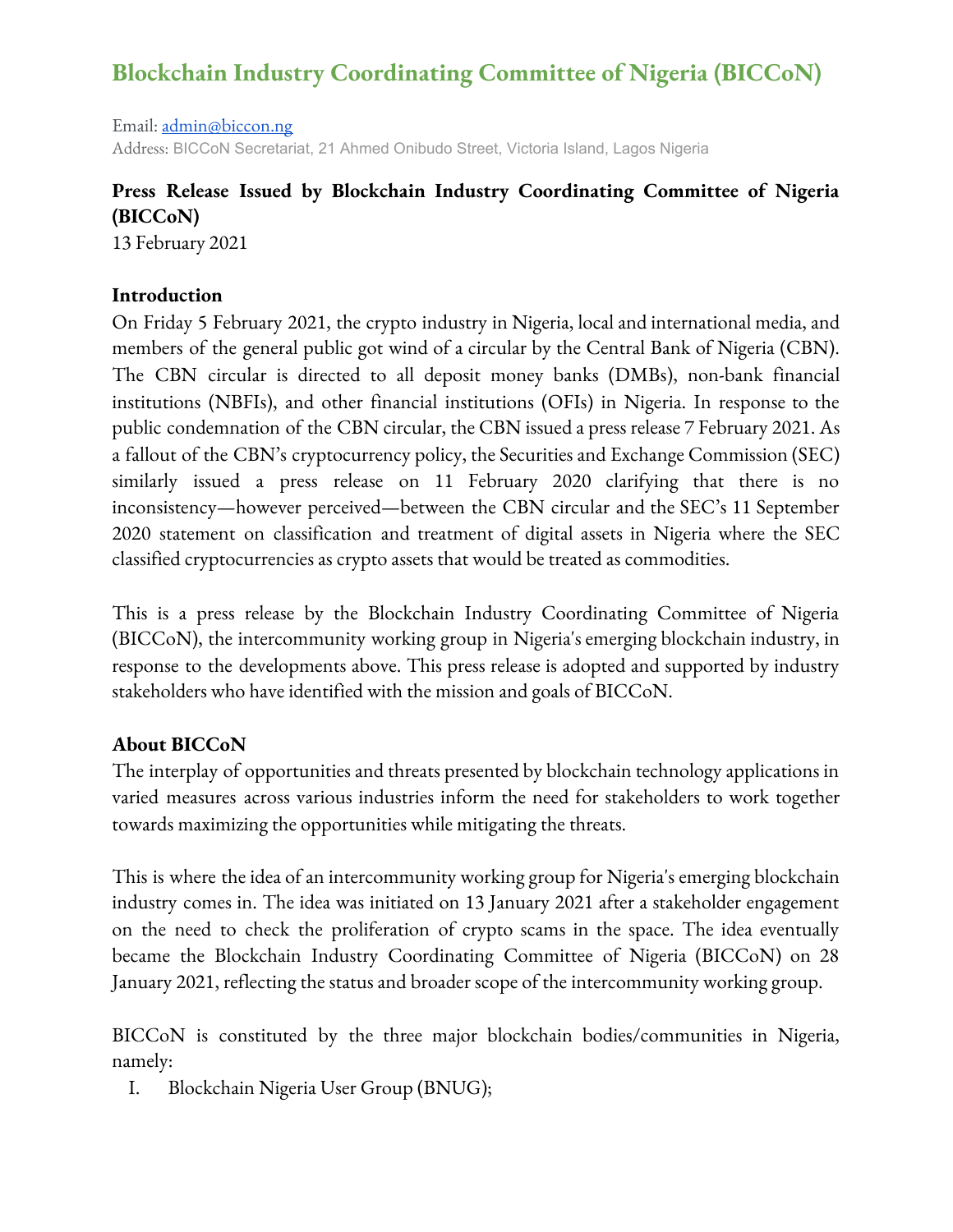- II. Cryptography Development Initiative of Nigeria (CDIN);
- III. Stakeholders in Blockchain Technology Association of Nigeria (SiBAN).;
- IV. Independent stakeholders who may not yet be affiliated with any of the three bodies/communities above.

#### **Mission**

To provide an intercommunity approach to blockchain technology adoption towards achieving a more collaborative, innovative, and safer blockchain ecosystem in Nigeria

## **Objectives**

- I. Guide and promote blockchain technology adoption in Nigeria through awareness, education, and strategic collaborations with all stakeholders across various industries and sectors by engaging with technology innovators, policymakers, and regulators;
- II. Build and protect the integrity of the emerging blockchain industry in Nigeria by introducing industry standards and practices that ensure consumer protection and investor safety, thus making the blockchain ecosystem more secure;
- III. Collaborate with relevant regulators on policies and regulatory frameworks in the digital assets space towards ensuring that regulation is applied as a tool for consumer and investment protection without stifling innovation in the development, application, and growth of digital assets in Nigeria.
- IV. Collaborate with government ministries, departments, and agencies (MDAs) to encourage the development and adoption of government policies that will help maximize the opportunities offered by blockchain technology and minimize risks across all sectors and industries in Nigeria;
- V. Collaborate with regulators and law-enforcement agencies in Nigeria in order to curb fraud and scams in the emerging digital assets industry towards ensuring safety and security in the digital assets space in Nigeria; and
- VI. Promote research and further development of the blockchain technology in Nigeria towards achieving national development and a more competitive economy.

#### **Outline of our response to the CBN circular and press statement**

We respond as follows:

- 1. Nigeria's blockchain & crypto industry is shocked and disappointed by the directive in the CBN circular;
- 2. Emerging technologies, financial technology (FinTech), blockchain, cryptocurrency, bitcoin, and adoption across the world;
- 3. The growth of Nigeria's blockchain & crypto industry to No. 1 in Africa and a global leader in terms of crypto adoption and market volume;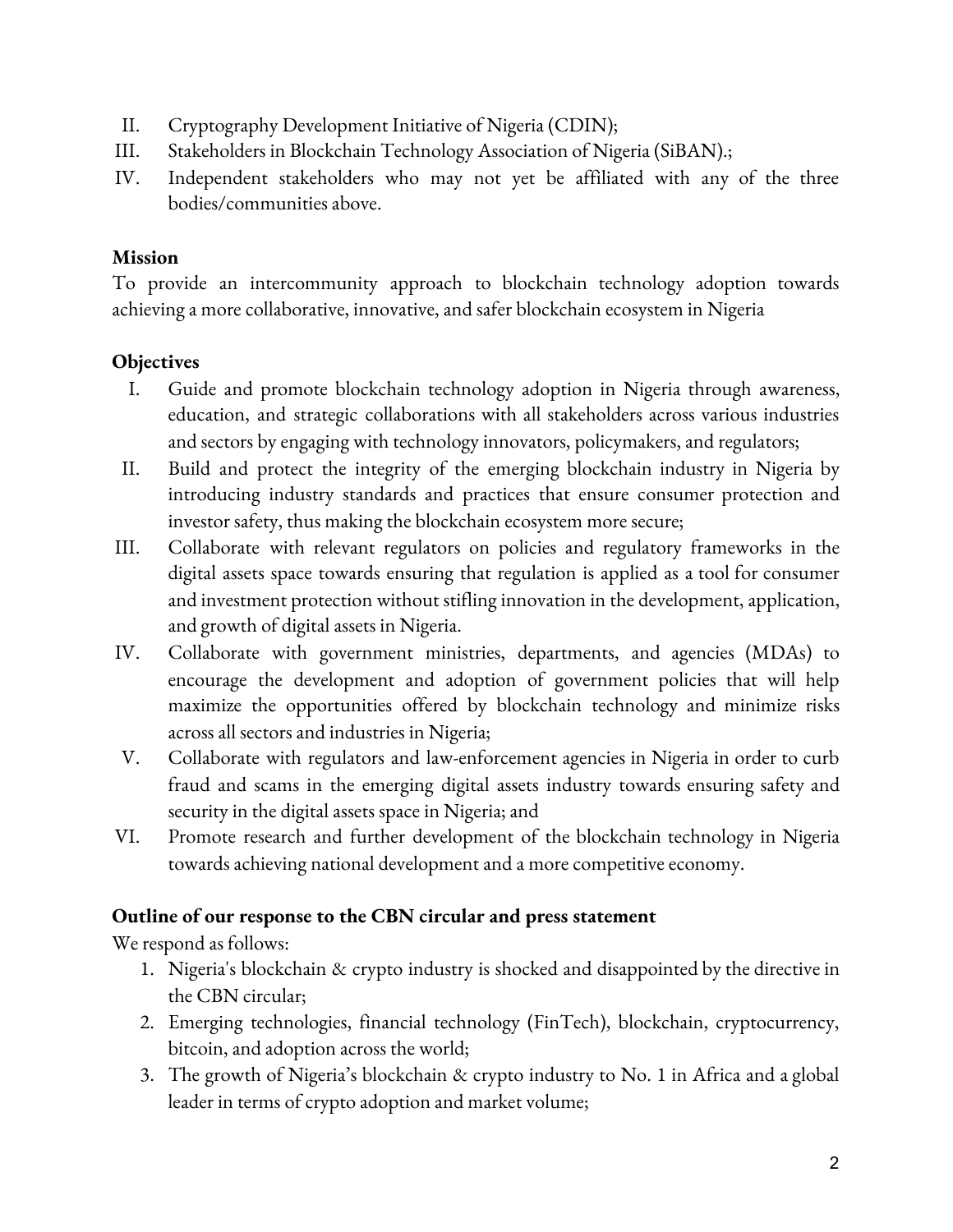- 4. The crypto industry's contributions to Nigeria's economy and competitiveness on the global crypto map;
- 5. Legitimate threats and risks of cryptocurrency adoption and the regulatory approach to mitigating them;
- 6. Opportunities Nigeria and Nigerians will miss with the CBN ban and unintended negative consequences; and
- 7. Availability of industry stakeholders for a dialogue with the CBN in Nigeria's best interest.

## **1. Nigeria's blockchain & crypto industry is shocked by the directive in the CBN circular.**

Firstly, it is with shock that the emerging blockchain & crypto industry in Nigeria received the news of the directive in the CBN circular of 5 February 2021. Before the authenticity of the letter was eventually confirmed, a number of industry stakeholders were hoping that the letter was not by the CBN. Sadly, it turned out to be.

Secondly, contrary to the CBN's claim in its follow-up 7 February 2021 letter that "the CBN circular of February 5, 2021 did not place any *new* [emphasis ours] restrictions on cryptocurrencies", it in fact does. By the latest circular, the CBN has effectively banned DMBs, NBFIs, and OFIs from providing banking and other financial services to persons and/or entities transacting in cryptocurrency or operating cryptocurrency exchanges within their systems. This is not a mere reiteration of the CBN circular of 12 January 2017. In the 12 January 2017 letter which though prohibited DMBs, NBFIs, and OFIs from using, holding, trading and/or transacting in cryptocurrencies, the CBN permitted these DMBs, NBFIs, and OFIs to provide banking services and other financial services to virtual currency exchangers/customers subject to ensuring that these exchangers/customers have effective Anti-Money Laundering and Combating the Financing of Terrorism (AML/CFT) controls that enable them comply with customer identification, verification, and transaction monitoring requirements. As required in that circular, it is only when banks and other financial institutions are dissatisfied with the controls put in place by the virtual currency exchangers/customers should the customer relationship be discontinued immediately. The CBN also required that any suspicious transactions should be immediately reported to the Nigerian Financial Intelligence Unit (NFIU).

Thirdly, without any adequate notice or court order of any court of competent jurisdiction, the CBN directed all DMBs, NBFIs, and OFIs to identify persons and/or entities transacting in cryptocurrency or operating cryptocurrency exchanges within their systems and close such persons' or entities' accounts immediately. Since 5 February 2021, a number of persons and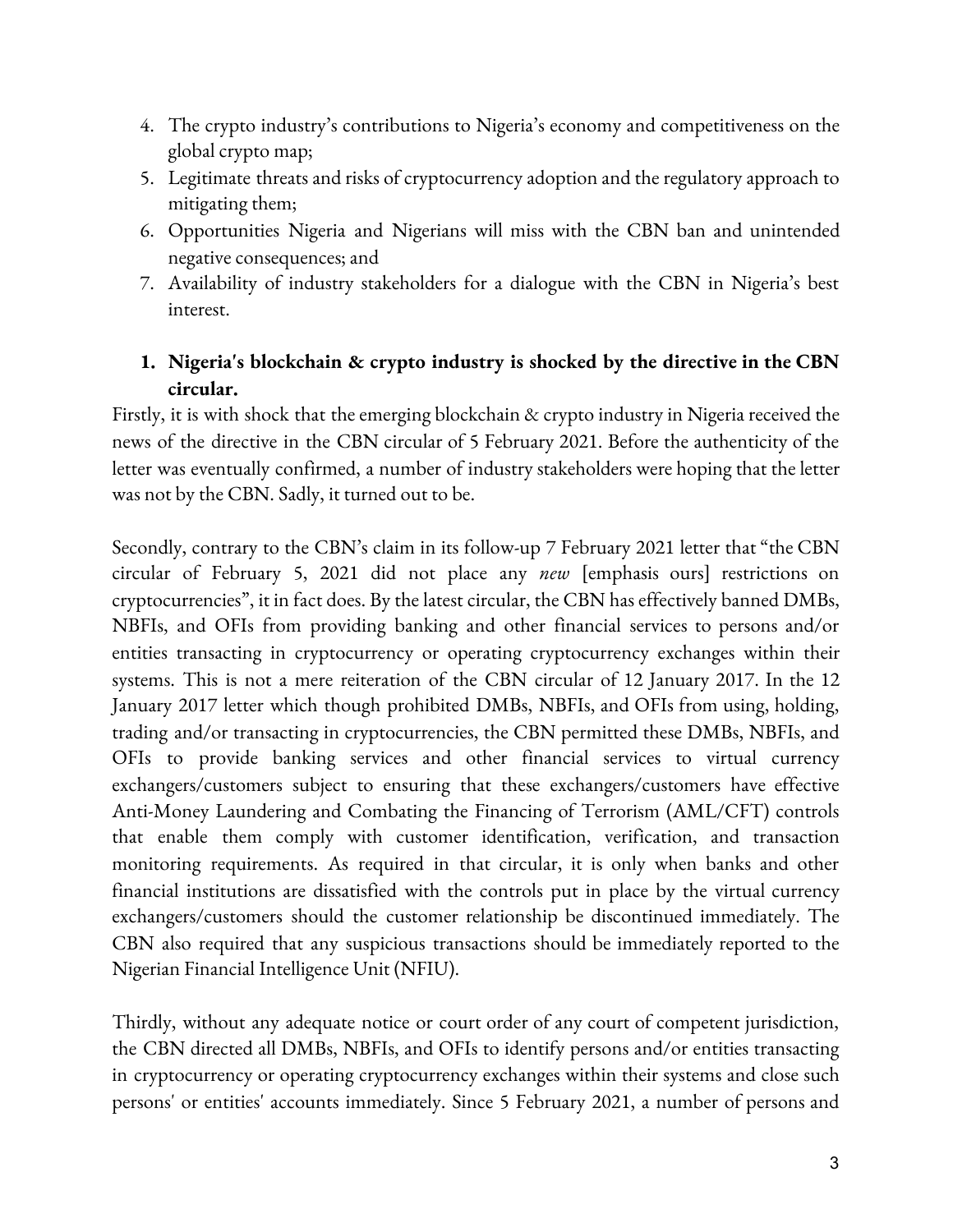entities accounts have been closed. In one strange and exceptional case, the funds in the two corporate accounts of a cryptocurrency exchange were wiped out and then eventually closed. Though as the regulator, the CBN has the statutory authority to delimit banking operations, but ordering banks and other financial institutions to freeze accounts suspected to be in use for cryptocurrency may not be supported by law. This is because there is currently no legislation by the National Assembly criminalizing or illegalizing trade in cryptocurrency in Nigeria. Therefore, it is questionable whether the CBN has the statutory power to order the (permanent) freezing of these accounts. Besides, Nigeria's money laundering and anti-terrorism laws contemplate the freezing of individual or specific accounts, not a blanket closure of the accounts of a set of persons, entities, or entire industry by virtue of their involvement in cryptocurrency trading or services, a lawful business. If the CBN's circular is not reviewed, it will set a dangerous precedent in the country.

Ordinarily, the CBN circular—while shocking and disappointing—should have at least stipulated a reasonable period within which affected customers'accounts should be closed. By the way, we are not unaware of the illegality and sharp practices of some service providers, including quite unfortunately so-called fintech platforms—that indefinitely freeze or deny customers access to their funds with flimsy reasons without authority, any notice, or explanation at all. We use this opportunity to appeal to the CBN, other regulatory authorities, law-enforcement agencies, and our courts to always address such cases, whenever reported to it, with dispatch.

Lastly, the CBN's sudden and drastic directive was neither without any prior engagement with industry players nor notice. The CBN's approach falls short of expectations and will not inspire confidence in our financial system.

## **2. Emerging technologies, financial technology (FinTech), blockchain, cryptocurrency, bitcoin, and adoption across the world**

The 4th Industrial Revolution is driven by technological innovations, including emerging technologies. These emerging technologies include artificial intelligence, Big Data, blockchain, Internet of Things (IoT), quantum computing, and others. In a data-driven global economy, blockchain technology will increasingly play a key role. Regulators should be manifestly seen leveraging on innovative technologies to boost Nigeria's global competitiveness through regulatory approaches that make our investment climate friendly.

I. **Financial Technology (fintech):** This is the application of new and emerging technologies to enable and improve financial products and services. Including digitization and digitalization, fintech continues to automate and improve the delivery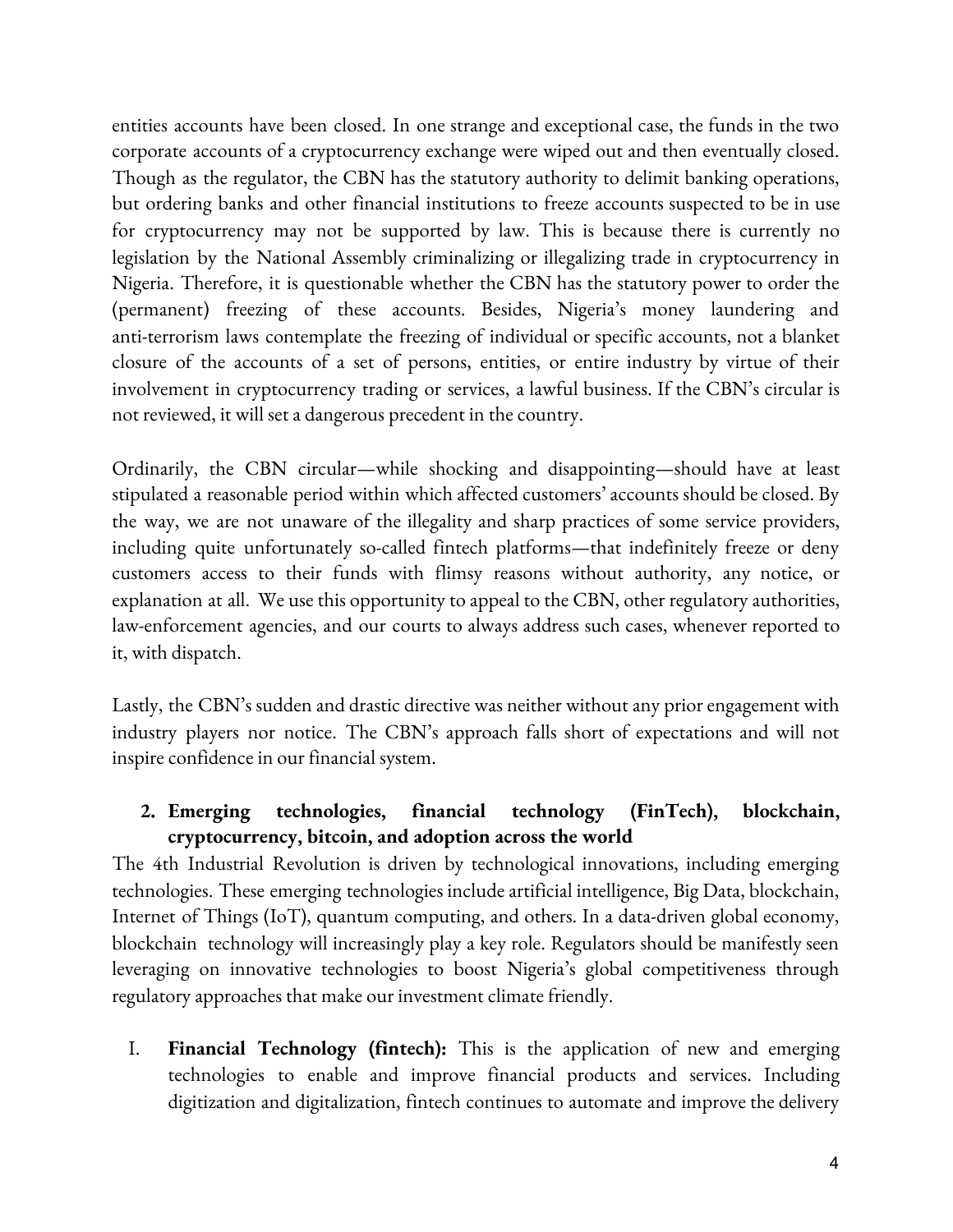and use of financial services and products. From banking services to insurance, lending to investments, fintech is enabling new business modelsand adding value for businesses and customers.

- II. **Blockchain Technology:** Blockchain technology has been described as a distributed ledger or database—which can be private, public, or hybrid—where anything of value, including currencies, identities, information, intellectual property, securities, votes, etc. can be stored, moved, and managed efficiently, securely, and transparently, without a central authority or third party. Though more popularly associated with its financial applications such as decentralized cryptocurrencies including bitcoin, Ether, Litecoin, etc., blockchain technology also applies in various sectors and industries.
- III. Virtual Asset: Also known as "digital asset", a virtual asset, according to the Financial Action Task Force (FATF), is "a digital representation of value that can be digitally traded, or transferred, and can be used for payment or investment purposes". Virtual assets do not include the digital equivalence of fiat currencies.
- IV. **Cryptocurrency:** Cryptocurrency is digital money or internet money. It has no physical equivalence, whether in the form of a note or coin. A cryptocurrency is secured using *crypto*graphy, a method of protecting data and communications through the use of codes. To own a cryptocurrency, you buy directly from a willing seller (peer-to-peer), through a crypto-wallet service, or through a cryptocurrency exchange. Depending on the particular cryptocurrency,a cryptocurrency may be bought with fiat currency such as the Naira, Dollar, etc. or through the use of other cryptocurrencies, or other virtual assets. Though numbering thousands, bitcoin is the most popular cryptocurrency.
- V. **Bitcoin**: Inspired by the need to have an electronic-payment system that is optimized for commerce on the Internet without reliance on intermediaries, bitcoin was invented by Satoshi Nakamoto in 2008. Bitcoin is a type of digital currency that is not issued by any central or reserve bank. Bitcoin is built on open source and it is a public blockchain. Limited to a fixed supply of 21million, bitcoin's value is driven by both retail and institutional demand, increasingly making bitcoin a digital gold—an asset class.

#### **3. The growth of Nigeria's crypto industry to No. 1 in Africa and a global leader in terms of crypto adoption and market volume**

Nigeria is Africa's largest cryptocurrency market and one of the world's fastest-growing cryptocurrency markets in terms of bitcoin volume at the time of writing this statement. In 2020, estimates from [BuyCoins](https://www.stearsng.com/article/accelerating-bitcoin-trading-in-nigeria) showed that total volumes of bitcoin traded in Nigeria stood at \$200 million monthly. According to [Useful](https://paxful.com/blog/bitcoin-adoption-nigeria/) Tulips, Nigeria's daily trading volume of over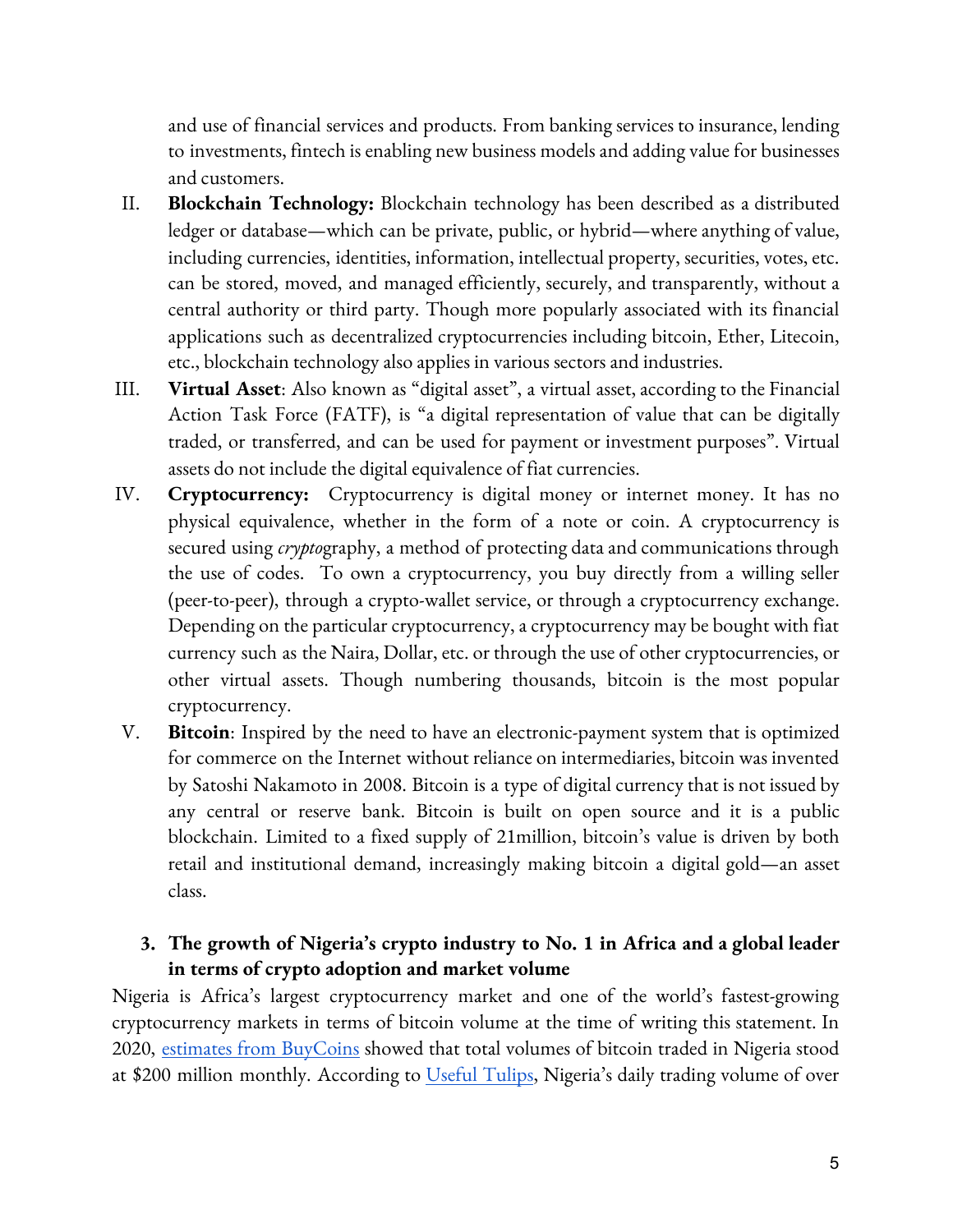\$2.8 million on Paxful, a peer-to-peer bitcoin marketplace, tops the rest of African countries, with South Africa ranking over \$400,000 and Kenya ranking over \$700,000.

By mid-November 2020, according to *Coin Dance*, a crypto-statistics platform, Nigeria has traded 60,215 bitcoins (\$566 million) in the last 5 years. This figure represents the second largest volume on Paxful, next to the United States. As captured by [Quartz](https://qz.com/africa/1947769/nigeria-is-the-second-largest-bitcoin-market-after-the-us/) Africa, since May 2015 to mid-November 2020, bitcoin trade in Nigeria has increased at a minimum yearly rate of 19% in volume since 2017.

Nigeria's mobile and young population is adopting crypto, making the country number one in crypto adoption by young people. According to [CoinMarketCap's](https://blog.coinmarketcap.com/2020/05/01/crypto-market-trends-user-trends-according-to-coinmarketcap-q1-2020-edition/) Q1 2020 report on global cryptocurrency adoption, Africa is the second highest with a percentage youth growth of 91.47%. This is driven by Nigeria's 210.6% growth in young crypto users, far ahead of Australia (+158.07%), Spain (+120.71%), Canada (+112.45%), and Mexico (+97.33%) on the top 5.

In the wake of the CBN circular, crypto trading in Nigeria is expected to be pushed to peer-to-peer crypto platforms, a decentralized world further away from regulation.

## **4. The crypto industry's contributions to Nigeria's economy and competitiveness on the global crypto map**

Nigeria's emerging blockchain & crypto industry has been contributing to the growth of Nigeria's economy. While crypto remittances through the informal economy understandably hurt inflows that should have passed through the traditional banking system and use of crypto for illicit transactions create risks for the financial system, the CBN circular may further worsen the situation for the country if not reviewed. What Nigeria needs is a nuanced, risk-based approach to the issue. As industry stakeholders, we are also concerned and we believe that *ad hoc* or knee-jerk reactions will further exacerbate the problem regulators may be trying to solve.

Below are the major ways crypto adoption in Nigeria has been benefiting the Nigerian people and the nation:

**I. Stimulation of Economic Activity**: Beyond the crypto-trading volumes from Nigeria, an entire industry has been built on cryptocurrencies in the country. From local and foreign crypto-wallet services to crypto exchanges; crypto-remittance services to crypto investments; crypto education services to crypto advisory services, the crypto industry in Nigeria has witnessed growth particularly in the last 4 years. Notably, this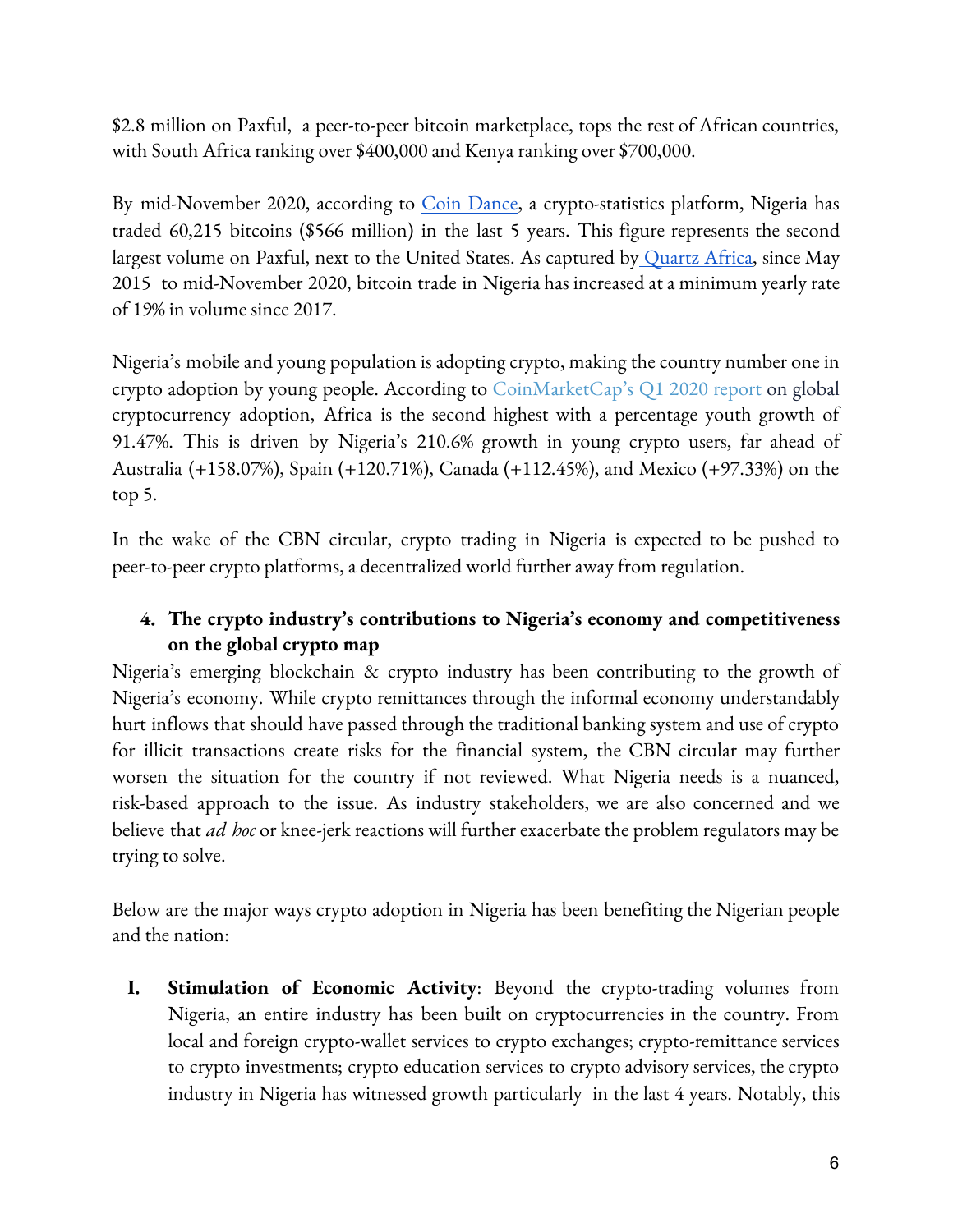development is against the background of a lack of policy and regulatory support in the country.

- **II. Enabling and expanding financial inclusion:** Cryptocurrencies are enabling and expanding access to finance to millions of people across Africa, including Nigeria. Up to 40% of the adult population in Nigeria do not have access to basic banking services. Savings, loans, and other essential banking services in the traditional finance system are out of reach. With relatively high fees, poor digital identity, and low trust in the traditional financial system, cryptocurrencies particularly Decentralized Finance (DeFi), an open, community-driven, and peer-to-peer alternative to centralized finance (CeFi), offer amazing opportunities for enabling and expanding financial inclusion in Nigeria. This is making millions of Nigerians more financially connected to the global internet economy.
- **III. Job creation:** The emerging crypto industry in Nigeria is creating jobs for our ever-growing youth population. In a biting Covid-19 period as well as the background of Nigeria's dwindling economy, the crypto industry has provided job opportunities in the country, directly and indirectly. In a number of the local and global brands in the industry, Nigerians are chief executive officers (CEOs), chief technology officers (CTOs), country directors, marketing managers, community managers, legal & compliance officers, etc. Local blockchain & crypto authors, educators, forensic experts, journalists, lawyers, presenters, programmers, reporters, researchers, software developers, writers, etc. have also emerged, bringing aboutan ecosystem of innovation, collaboration, and growth.
- IV. **Foreign Direct Investments (FDIs):** Billions of dollars have been invested in blockchain and crypto projects globally. Between January and mid-July 2018, \$16.9 billion was raised globally through Initial Coin Offerings (ICOs), according to Coinschedule. An ICO, a form of crowdfunding, is often used by early-stage startups to raise capital. Apart from ICOs, a number of foreign-owned crypto businesses carry out business in Nigeria. A number of Nigerian crypto startups get funding through foreign investors or from Nigerians in Diaspora. While regulation will help Nigeria take better stock of blockchain- and crypto-related FDIs into Nigeria, banning will most likely limit it to the informal economy.
- V. **Equipping and empowering the knowledge economy:** From zero blockchain developers in Nigeria a few years ago, the country now has a number of indegenous blockchain developers, thanks to investments in learning and capacity building in blockchain technology and development. For example, Binance, a global crypto company, recently launched a masterclass on blockchain development where it is equipping and building up to 1000 African blockchain developers. This is one of the number of capacity building programs in the industry.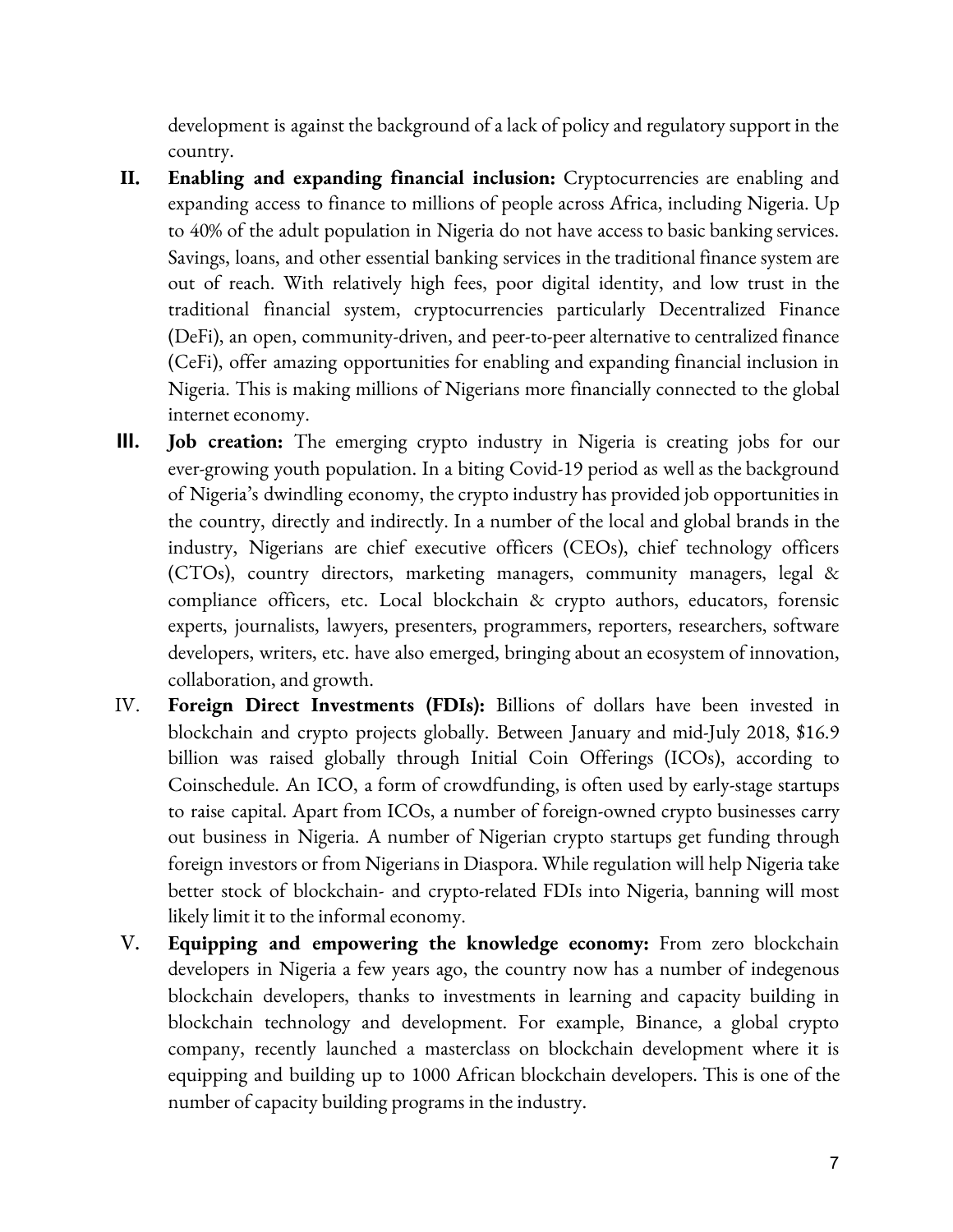VI. **Social developments:** A number of crypto brands in the space, through their charitable and philanthropic initiatives, continue to contribute to education, healthcare, and poverty alleviation in the country. Some of them include Paxful's *BuiltWithBitcoin* initiative through which it is funding the building of Early Education Centre, Ankara, Nandu Village, Kaduna State;and Binance's *Crypto against Covid* donations in hospitals and schools in Lagos States and Oyo States, Nigeria.

Policy and regulation should not stifle innovation. This is one of the major thrusts behind the proposed National Blockchain Adoption Strategy, an initiative of the National Information Technology Development Agency (NITDA) in Nigeria's emerging blockchain industry. NITDA, working with the Federal Ministry of Communications and the Digital Economy (FMoCDE) had recently exposed a draft national adoption strategy to all stakeholders. It enjoys the support of FMoCDE and the Federal Government of Nigeria. As one of the key stakeholders in this initiative—which include the CBN, SEC, and other relevant regulators and public agencies—we remain committed to the vision and mission adopted in the proposed National Blockchain Adoption Strategy which is ongoing.

As communicated by NITDA in November 2020, the Federal Government plans to earn \$6 billion from blockchain technology by 2030. We strongly believe that this is achievable. To enable Nigeria achieve this target, we appeal to the CBN to reconsider its cryptocurrency policy. A reconsidered approach that does not stifle innovation will help significantly boost the Federal Government's policies on diversification of the Nigerian economy, digital economy, and digital transformation, not forgetting the CBN's financial-inclusion policy and target.

# **5. Legitimate threats and risks of cryptocurrency adoption and the regulatory approach to mitigating them**

We acknowledge the CBN's critical role in the Nigerian financial system and the Nigerian economy. It is the CBN's objective to ensure monetary and price stability, issue legal tender in Nigeria, maintain external reserves to safeguard the international value of the legal tender currency, promote a sound financial system in Nigeria, and act as a banker and provide economic and financial advice to the Federal Government.

As responsible industry stakeholders, we also acknowledge the risks that transacting in cryptocurrencies portend, such as illicit fund flows, money laundering, terrorism financing, and other criminal activities. However considerable the risks cryptocurrencies portend may be, these risks are not peculiar to cryptocurrencies. Fiat currencies continue to be used globally to fund the same fraudulent and illegal activities. Compared to cryptocurrency-related crimes,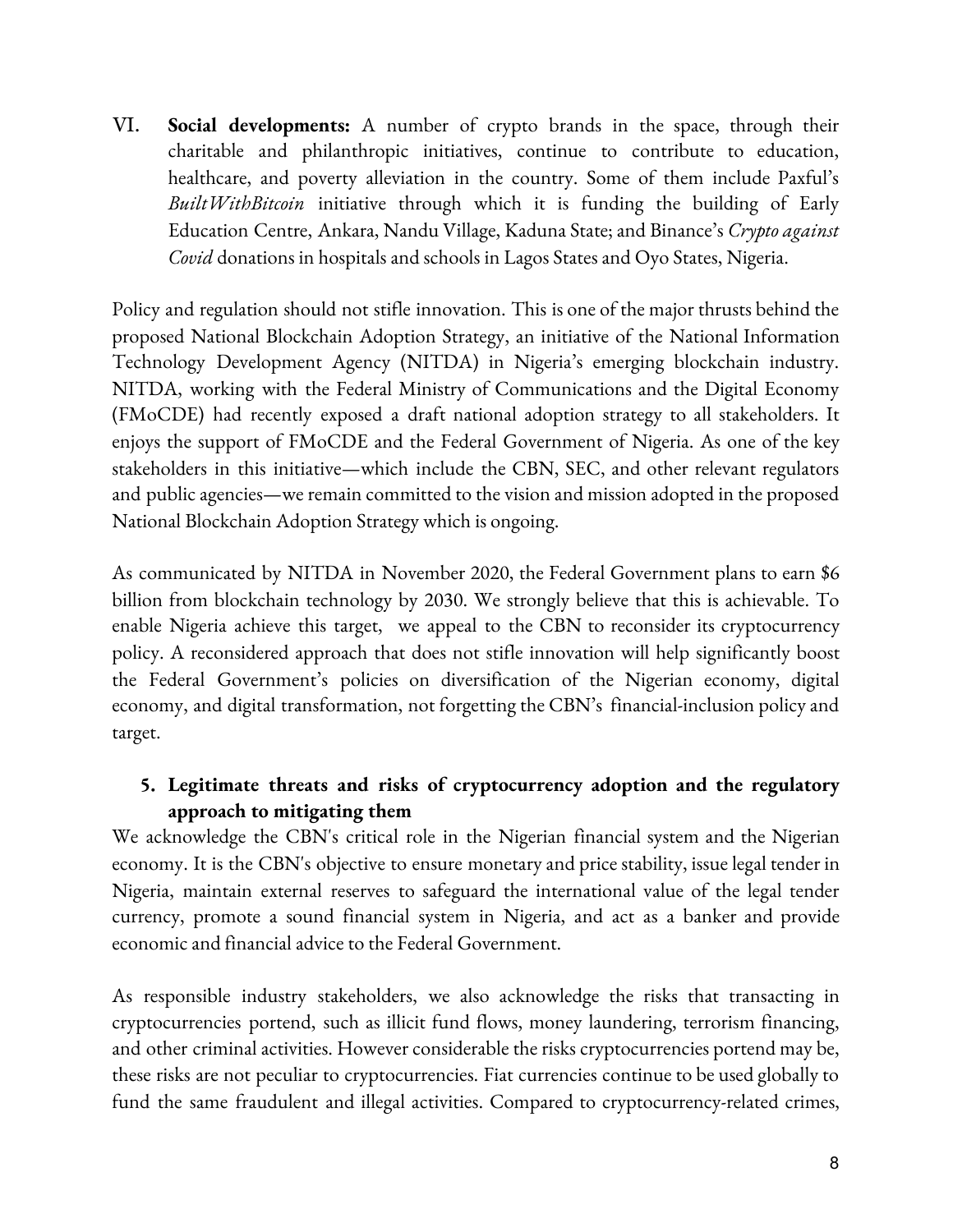the latter is titanic. The problem therefore is not the cryptocurrency or the fiat currency, but the actors and users of cryptocurrency and fiat currency. And this is where a risk-based regulation comes in. We believe that the purpose of regulation is to essentially maximize the opportunities that innovations provide while minimizing the threats they portend, not stifle innovation.

Firstly, contrary to the CBN's assertion that cryptocurrencies are completely banned in China, it is not illegal to buy, sell, or hold cryptocurrencies in China. Individuals and entities who buy, sell, and hold cryptocurrencies still have access to banking services. In fact, the People's Bank of China (PBOC) and other government agencies continue to explore application of blockchain technology for the purpose of making China's financial system globally competitive. Though China banned ICOs and cryptocurrency exchanges, it is developing its own Digital Yuan, a Central Bank Digital Currency (CBDC). Similarly, in Canada, it is noteworthy that neither the central bank nor any government agency restricted cryptocurrencies in Canada. The reported bans were the independent decisions of a number of banks who wished to protect themselves. In fact, Royal Bank of Canada (RBC), the largest bank in Canada by market capitalization with over 16 million customers, was [reported](https://news.bitcoin.com/royal-bank-of-canada-patents-point-to-crypto-exchange-launch/) in 2019 to be opening a cryptocurrency exchange. Also, while the Saudi Arabia Monetary Authority (SAMA) banned cryptocurrencies, the central banks of Saudi Arabia and the United Arab Emirates (UAE) have concluded a digital currency (CBDC) pilot, which found that distributed ledger technology can improve cross-border transactions and meet the demands of financial privacy in a digital economy.

Secondly, while we respect Warren Buffet's investment principles and decision regarding bitcoin, it may be worth pointing out that bitcoin recently surpassed Buffet's own Berkshire Hathaway's net value when bitcoin market value hit \$544 billion, \$1 billion above Buffet's multinational company's capitalization. Earlier last year, the same "rat poison" and "gambling device" surpassed JPMorgan Chase and Mastercard Inc, and it is recently more valuable than Visa Inc. Also, note that:

- I. at least eight publicly-traded companies, including Grayscale Investments, MicroStrategy, CoinShares have bought billions of dollars in bitcoin and select cryptocurrencies;
- II. Paypal announced in late October 2020 that its over 300 million active customers will be able to buy, hold, and sell bitcoin (BTC) and other virtual assets using their Paypal accounts;
- III. Mastercard will allow merchants to accept select cryptocurrencies on its network later this year;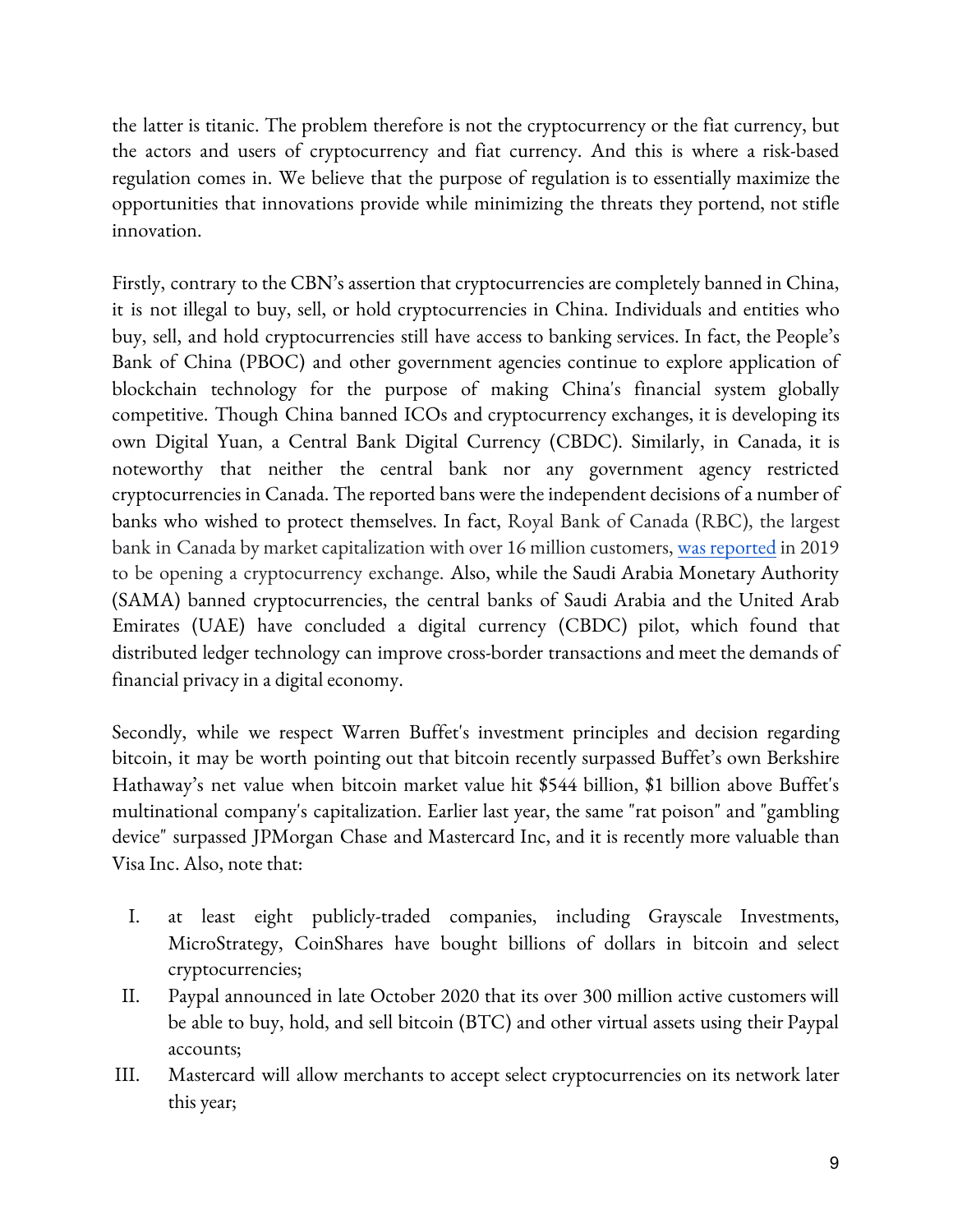- IV. Tesla announced in a SEC filing this week that it has bought \$1.5 billion worth of bitcoin and would start accepting payments in bitcoin; and
- V. Many more institutional adoption of bitcoin and select cryptocurrencies.

Thirdly, the issue Andrew Bailey, the Governor of the Bank of England, has with cryptocurrencies is whether due to their price volatility they are safe to perform the function of money. Bailey prefers that cryptocurrencies be regulated. In 'Reinventing the Wheel (with more automation)', a speech by Bailey in a Brooking Institution virtual event on 3 September 2020, Bailey stated:

"*Innovation is a good thing. As authorities and regulators it is not in our interest – the broad public interest – to stop innovation. Moreover, when supported by clear standards and expectations, innovation can support the pursuit of public interest objectives such as greater inclusivity and network resilience. Making such standards clear early is much preferred to attempting to claw back the ground later, and particularly if that comes after things go wrong."* [page 2]

*We have reached the point in the cycle of innovation in payments where it is essential that we set the standards and thus the expectations for how innovation will take ef ect. It should not happen the other way round, with the standard setting playing catch up. The answer is not to strangle innovation, and it does therefore require a strong dialogue between the parties, which I think we have."* [page 10]

The statements above resonate with the position of the Central Bank of England under Mark Carney, former Governor, when he said: "[a] better path would be to regulate elements of the crypto-asset ecosystem to combat illicit activities, promote market integrity, and protect the safety and soundness of the financial system." ['Carney calls for crackdown on crypto-currency 'mania'', BBC, 2 March 2018]

Fourthly, concerning the CBN's assertion that the use of cryptocurrencies in Nigeria contravenes existing law in Nigeria, this is with due respect not very correct. While the CBN is of course statutorily empowered to issue the legal tender by virtue of section 2(b) of the CBN Act, by the very meaning of a "legal tender" cryptocurrencies are not legal tender. Consequently, the fact that a cryptocurrency is accepted by voluntary parties as a means of payment in Nigeria does not make it a legal tender. Besides, the fact of the Naira being stipulated by the CBN Act as legal tender does not exclude the adoption of other media or exchange between contracting parties. Parties may decide to exchange goods and services for cryptocurrencies or even for nonmonetary considerations without contravening the provisions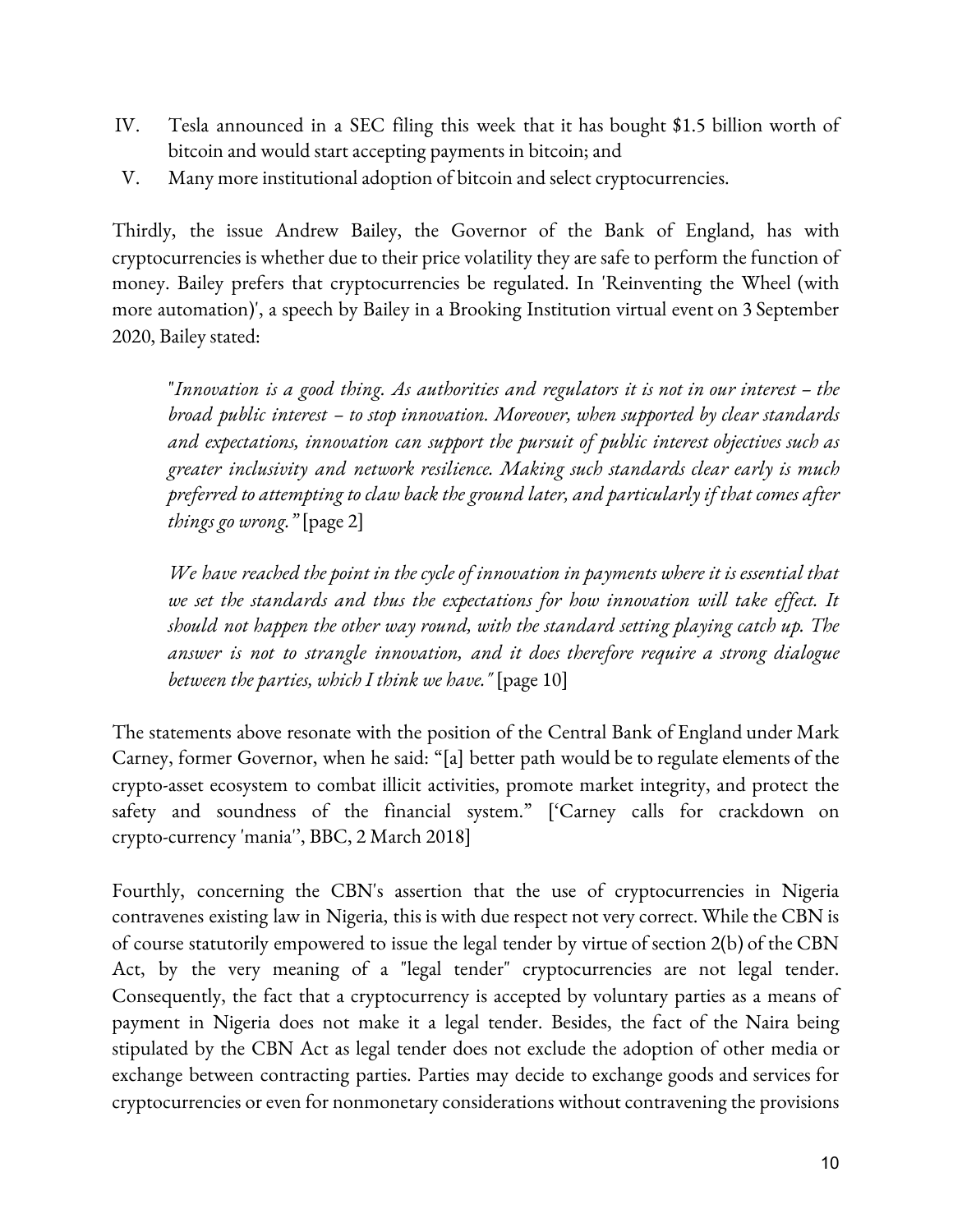of the CBN Act relating to the Naira as legal tender. This is why the proviso in section 20(5) of the CBN Act has given the CBN "the powers to prescribe the circumstances and conditions under which other currencies may be used as *medium of exchange* in Nigeria" [emphasis ours].

Fifthly, concerning the CBN's assertion that the anonymous nature of cryptocurrencies is a deliberate design for illegality, this is also incorrect. Essentially, most cryptocurrencies are pseudonymous rather than anonymous. Besides, "anonymity" in cryptocurrencies essentially serves the purpose of privacy and security. Digital signatures serve as identities of the parties involved in cryptocurrency transactions. These digital signatures are essentially composed of the private key and the public key. With these keys, transactions can be signed. Because different identities are created for the same person for different transactions, a lot of people wrongly think that the real identities of users may not be linked to the transactions. Contrary to that wrong belief, real-life identities can be linked to addresses of these cryptocurrencies and transactions. In other words, wallet addresses act as a placeholder for the wallet owner's identity. Silk Road emphasized this point when Robert Ulbricht was eventually arrested and convicted. In the FBI complaint against Ulbricht, it stated: "bitcoins are not illegal in and of themselves and have known legitimate uses". This is a strong statement about the legality of bitcoin. Bitcoin's immutable and transparent ledger provides a record of every transaction, enabling law enforcement to track illegal transactions. Bitcoin and most other cryptocurrencies are not untraceable. At BICCoN, we set up an industry-wide Anti-Scam Task Force in January 2021 to come up with a framework for preventing and checking crypto-related scams in Nigeria. This is an effort that supports ongoing collaboration with the SEC and industry stakeholders on addressing the risks posed by cryptocurrencies. Upon the CBN's invitation, we will be happy to share our insight and be of any assistance towards keeping our industry and Nigeria's financial system safe.

Sixthly, while it may be true that today a number of cryptocurrencies including bitcoins are mainly used as a speculative investment and not as an alternative currency or medium of exchange, adopters are not a "conglomeration of desperate, disparate, and unregulated actors". In the 2017 bull run, JPMorgan's chairman and CEO, Jamie Dimon, once dismissed bitcoin as a "fraud". JPMorgan presently banks two of the largest United States cryptocurrency exchanges, Coinbase and Gemini. By the way, it must be a misunderstanding of fact when the CBN claimed that ether fell from US\$320 to US\$0.10 in June 2017. The flash crash only happened on GDAX cryptocurrency exchange and lasted a second. <u>[According](https://www.cnbc.com/2017/06/22/ethereum-price-crash-10-cents-gdax-exchange-after-multimillion-dollar-trade.html) to GDAX</u>, this was due to stop-loss orders and margin-funding liquidations on the exchange. In any case, where cryptocurrencies are considered by the CBN as speculative investments and not alternative currencies, this falls under the regulatory purview of the SEC. Commendably, the SEC has been doing some work in collaboration with relevant stakeholders, leading to the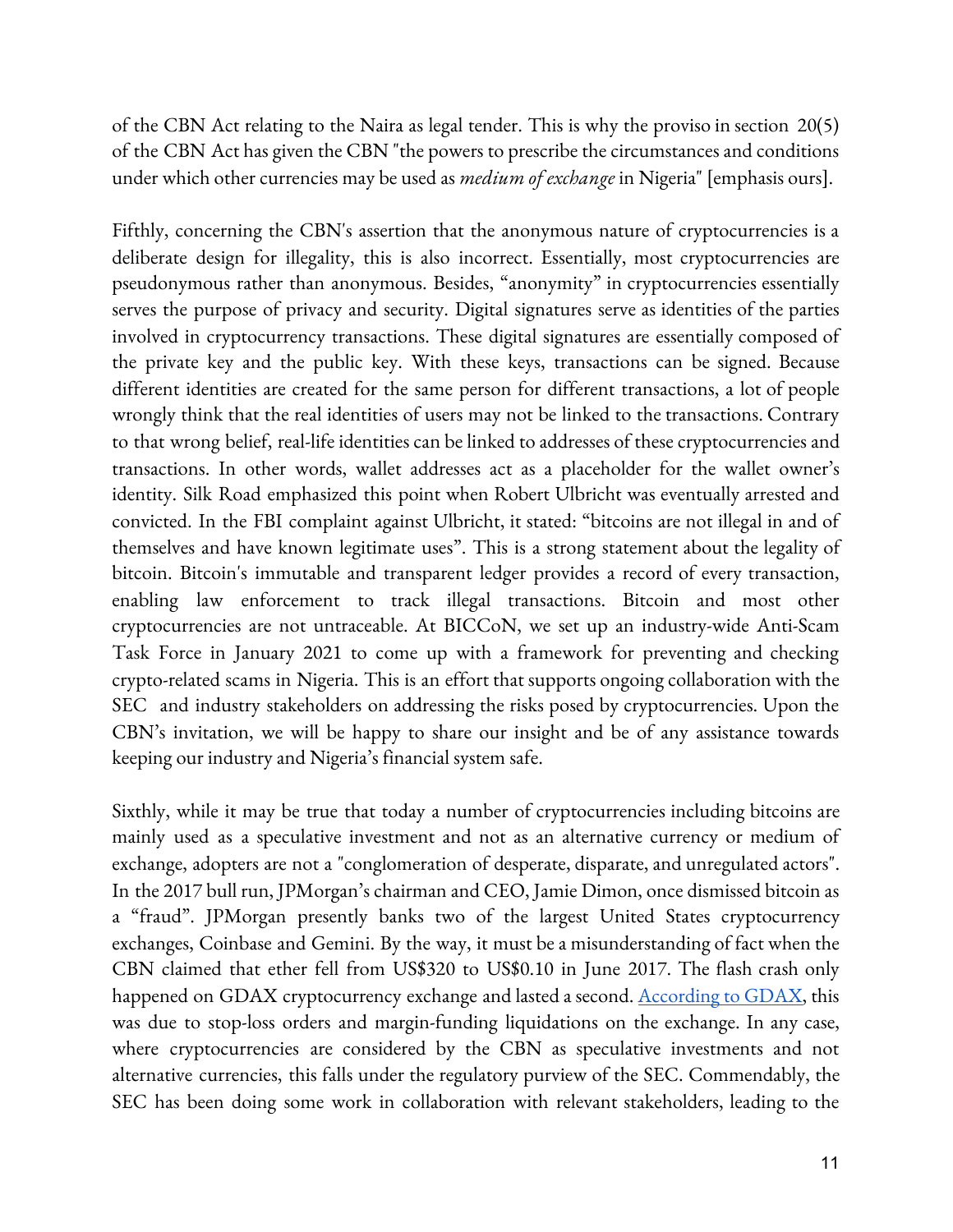SEC's statement on the classification and treatment of digital assets in Nigeria 11 September 2020. In that statement, the SEC classified cryptocurrencies as crypto assets to be treated as commodities if traded on a Recognized Investment Exchange and/or issued as an investment. Sadly, the SEC has suspended, as one of the many consequences of the CBN circular, its Regulatory Incubation Framework and Regulatory Incubation Guidelines for fintech firms. Indeed, this is just one of the far-reaching, negative effects of shutting out an entire industry from access to banking and other financial services.

Lastly, the CBN's position that cryptocurrencies do not have intrinsic value and therefore are unlike fiat currency which are backed by the "comfort of a country or Central Bank " deserves a note. Fiat currency such as the Naira or Dollar has no intrinsic value either. Fiat currency isa government-issued currency that is not backed by a physical commodity, such as gold or silver. The value of such fiat currency is derived from the relationship between supply and demand and the stability of the issuing government. Similar to fiat currency, most cryptocurrencies do not have intrinsic value because they are not also backed by gold, silver, or any other commodity. The value of any currency essentially comes from the level of trust that people have in them. Cryptocurrencies, including bitcoin, run on blockchain which is essentially a trustless technology. Bitcoin, for example, may be said to derive its value from its three components: (i) *database* or *ledger* comprised of transaction records which are distributed across a peer-to-peer network without a central authority; (ii) peer-to-peer *network* comprising participants whose job is to validate transactions before those transactions are recorded and added to the chain; and (iii) a *cryptocurrency* which is a form of electronic cash that is not minted by any central bank but mined using cryptographic or mathematical algorithms. Therefore, bitcoin—to borrow the CBN's words—is accompanied by the full faith and comfort of a community or network that trusts it.

#### **6. Opportunities Nigeria and Nigerians will miss with the CBN ban and unintended negative consequences**

We appeal to the CBN to review its position. The CBN circular is capable of setting Nigeria's global competitiveness as leading crypto industry back by at least 5 years. We believe that the consequences of this—particularly for the already depressed Nigerian economy—does not hold any promise but economic regression in the second wave of a biting Covid-19 pandemic.

If not reviewed or reversed, the CBN ban on banking and other financial services to persons and/or entities involved in cryptocurrency trading and cryptocurrency exchange services in Nigeria may make Nigeria lose out on the following opportunities: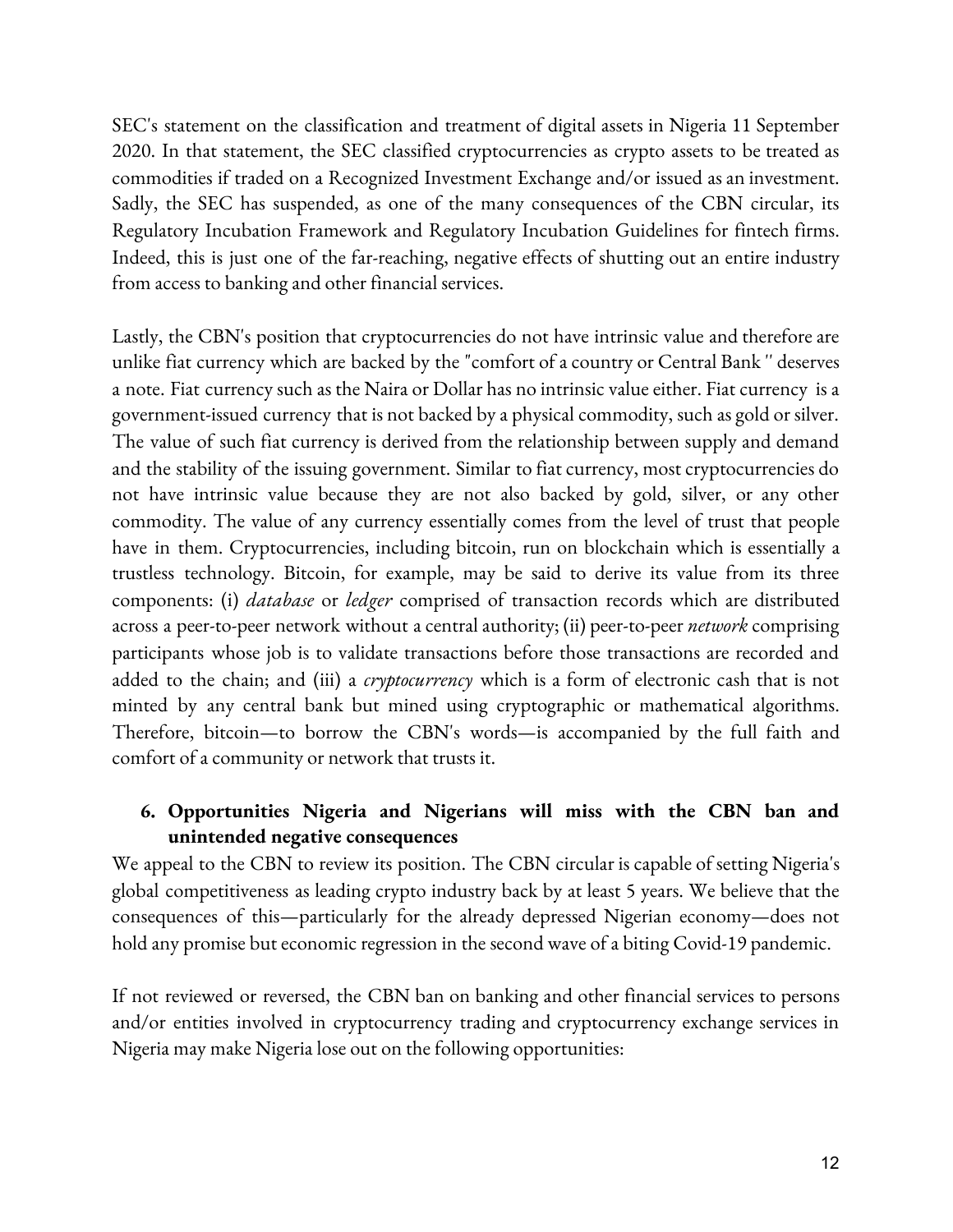- I. Become a powerhouse for global blockchain & crypto industry, attracting investments into the country and creating jobs for the ever-growing young and innovative population of Nigeria;
- II. Boost remittances to Nigeria by adopting an innovative, risk-based regulation of cryptocurrencies in other to better capture cryptocurrency inflows into the country;
- III. Become a business-friendly hub for blockchain & crypto innovations from all across Africa;
- IV. Leverage on cryptocurrencies to enable and expand financial inclusion in the country;
- V. Encourage and challenge Nigeria to invest in research in blockchain & cryptocurrency use cases in the financial services industry, including cross-border transactions, clearing and settlements; crowdfunding; credit reporting; digital identity verification against fraud; stock exchange and share trading; syndicated lending; accounting, bookkeeping, and audit; peer-to-peer transfers; and trade finance platforms;
- VI. Encourage and challenge Nigeria to invest in learning, capacity building, and development, underscoring the need for a national blockchain policy in order to achieve economic competitiveness; and
- VII. Make Nigeria better prepared and positioned for a new global system of CBDCs, stablecoins, and other applications of blockchain & cryptocurrency innovations.

If not reviewed or reversed, the CBN ban may have the following unintended consequences:

- I. Eventual death of centralized cryptocurrency exchanges in Nigeria, particularly indigenous cryptocurrency exchanges who should be getting regulatory support to become globally competitive;
- II. Job losses, directly and indirectly;
- III. Stifling crypto innovations across the entire ecosystem;
- IV. Limiting crypto trading to wholly unregulated decentralized platforms where unenlightened and unsuspecting members of the public will be more vulnerable to scams, making the Nigerian crypto space a den of criminals;
- V. Pushing all crypto-based remittances to the informal economy, away from the formal economy that would have benefited the country;
- VI. Cutting out transaction fees for DMBs, NDMBs, and OFIs who should be facilitating cryptocurrency transactions for customers who wish to buy or sell cryptocurrencies or other virtual assets through centralized exchanges;
- VII. Cutting out centralized cryptocurrency exchanges who are the traditional gateway to the cryptocurrency world and who should be the most reliableally to regulators for the purpose of AML/CFT regulations and customer identification, verification, and monitoring;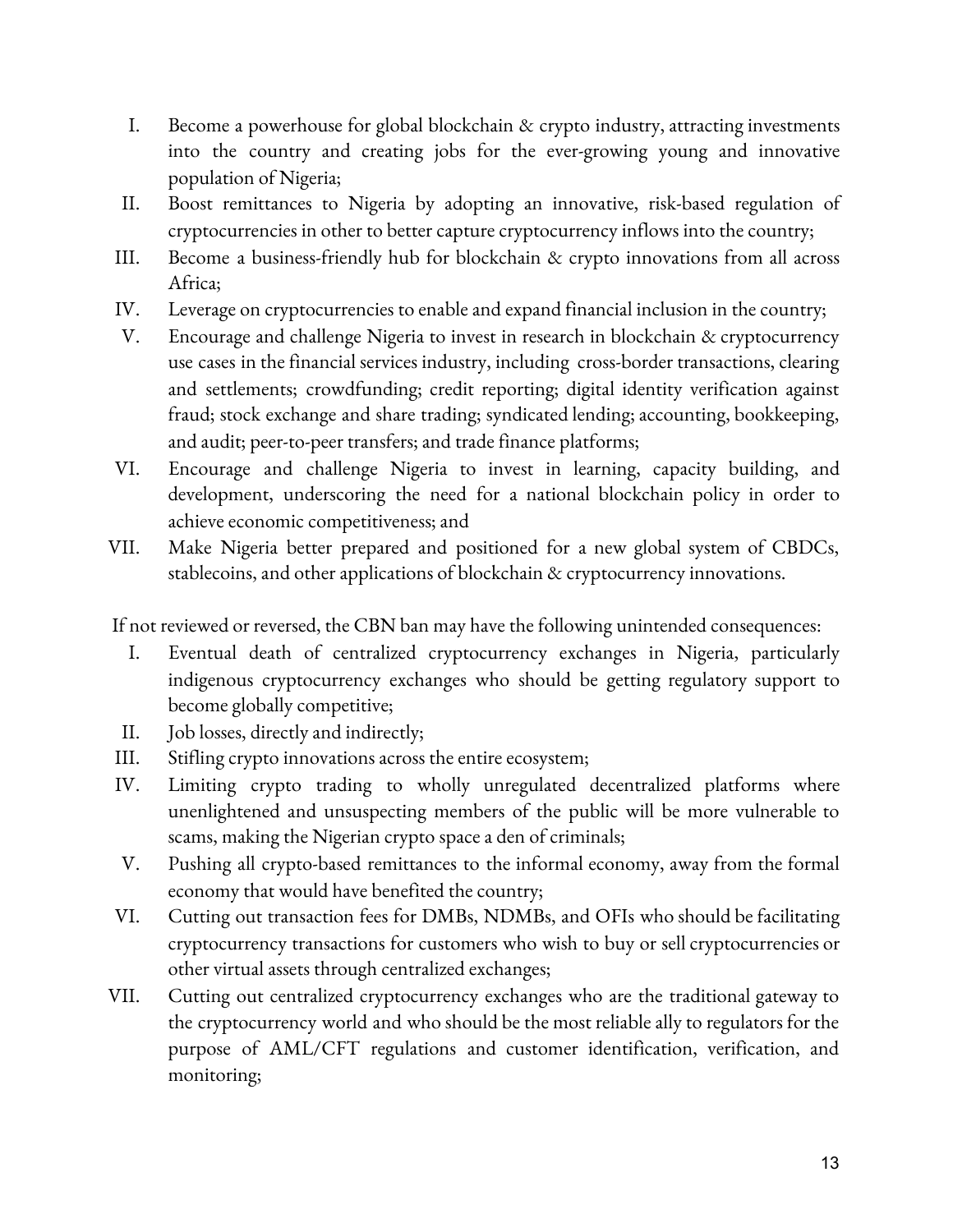- VIII. Practically illegalizing and criminalizing cryptocurrency trading and cryptocurrency exchange services, resulting in further discrimination, harrassment, extortions, and unlawful arrests by ill-advised, unethical, and opportunist law-enforcement officers;
	- IX. Opening DMBs, NDMBs, and OFIs to avoidable litigations in a country where justice administration continues to suffer the plague of delayed justice, lack of rule of law, and lack of trust in the judicial system;
	- X. Foreign blockchain & crypto businesses will move out of Nigeria to other countries where the business and investment climate is less hostile or more friendly to crypto innovations;
	- XI. A number of indigenous blockchain & crypto businesses will shut down completely while others may explore setting up their businesses offshore, costing Nigeria not only loss of income but also loss of its talents to other countries;
- XII. Increase in cybercrimes due to lack of economic opportunities available to young people to channel their energy, innovation, and talents positively; and
- XIII. many more.

While we do not suggest that the CBN should treat cryptocurrencies as legal tender in Nigeria, it is our position that CBN should at least at this stage require DMBs, NBFIs, and OFIs to continue to apply KYC, AML/CFT policies and regulations on persons and/or entities dealing in cryptocurrencies or involved in cryptocurrency transactions or services. The CBN may introduce other risk-management policies it deems fit based on its regulatory authority. This is the CBN's position under its earlier January 2017 letter to DMBs, NBFIs, and OFIs in Nigeria. Besides, BICCoN is open to working with the CBN to help drive the implementation of such risk-management policies in the crypto industry.

The CBN, working closely with the SEC, should consider integrating these cryptocurrency exchanges into its risk-management system. This will ensure that relevant regulators have effective control and management of cryptocurrency transactions in the financial system. Cryptocurrency exchanges particularly occupy a critical place in the cryptocurrency ecosystem and value chain. Of all the cryptocurrency services, exchanges suffer the effects of the present ban the most. If not reviewed or reversed soon, a safe and self-regulated gateway to the cryptocurrency market may be destroyed. This will further endanger consumers and investors.

# **7. Availability of industry stakeholders for a dialogue with the CBN in Nigeria's best interest**

While we commend the CBN for its innovations in the areas of payment systems, open banking, and regulatory sandbox for innovative financial products, we appeal to the CBN to